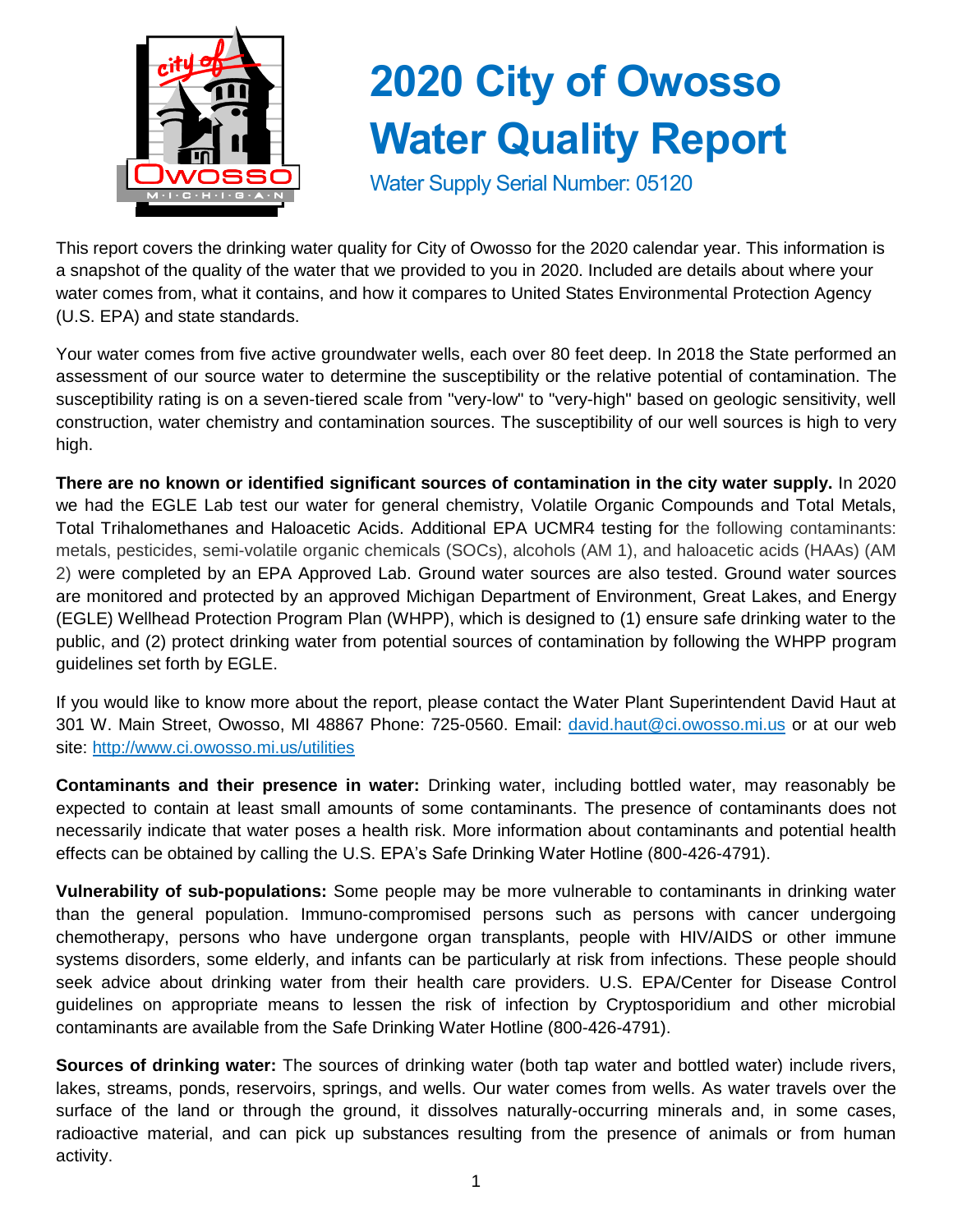#### **Contaminants that may be present in source water include:**

**Microbial contaminants***,* such as viruses and bacteria, which may come from sewage treatment plants, septic systems, agricultural livestock operations and wildlife.

**Inorganic contaminants***,* such as salts and metals, which can be naturally-occurring or result from urban stormwater runoff, industrial or domestic wastewater discharges, oil and gas production, mining or farming.

**Pesticides and herbicides***,* which may come from a variety of sources such as agriculture and residential uses.

**Radioactive contaminants***,* which can be naturally occurring or be the result of oil and gas production and mining activities.

**Organic chemical contaminants***,* including synthetic and volatile organic chemicals, which are by-products of industrial processes and petroleum production, and can also come from gas stations, urban stormwater runoff, and septic systems.

In order to ensure that tap water is safe to drink, the U.S. EPA prescribes regulations that limit the levels of certain contaminants in water provided by public water systems. Federal Food and Drug Administration regulations establish limits for contaminants in bottled water which provide the same protection for public health.

## Water Quality Data



The table below lists all the drinking water contaminants that we detected during the 2020 calendar year. The presence of these contaminants in the water does not necessarily indicate that the water poses a health risk. Unless otherwise noted, the data presented in this table is from testing done January 1, 2020 through December 31, 2020. The State allows us to monitor for certain contaminants less than once per year because the concentrations of these contaminants are not expected to vary significantly from year to year. All the data is representative of the water quality, but some are more than one year old.

#### Terms and abbreviations used below:

Maximum Contaminant Level Goal (MCLG): The level of a contaminant in drinking water below which there is no known or expected risk to health. MCLGs allow for a margin of safety.

Maximum Contaminant Level (MCL): The highest level of a contaminant that is allowed in drinking water. MCLs are set as close to the MCLGs as feasible using the best available treatment technology.

Maximum Residual Disinfectant Level (MRDL): The highest level of a disinfectant allowed in drinking water. There is convincing evidence that addition of a disinfectant is necessary for control of microbial contaminants. Maximum Residual Disinfectant Level Goal (MRDLG): The level of a drinking water disinfectant below which there is no known or expected risk to health. MRDLGs do not reflect the benefits of the use of disinfectants to control microbial contaminants.

N/A: Not applicable

ND: not detectable at testing limit

ppb: parts per billion or micrograms per liter

ppm: parts per million or milligrams per liter

ug/l: The term ug/l refers to **micrograms per liter** and is a measure of a concentration. It is more commonly known as parts per billion (ppb).

pCi/l: picocuries per liter (a measure of radioactivity).

Action Level (AL): The concentration of a contaminant which, if exceeded, triggers treatment or other requirements that a water system must follow.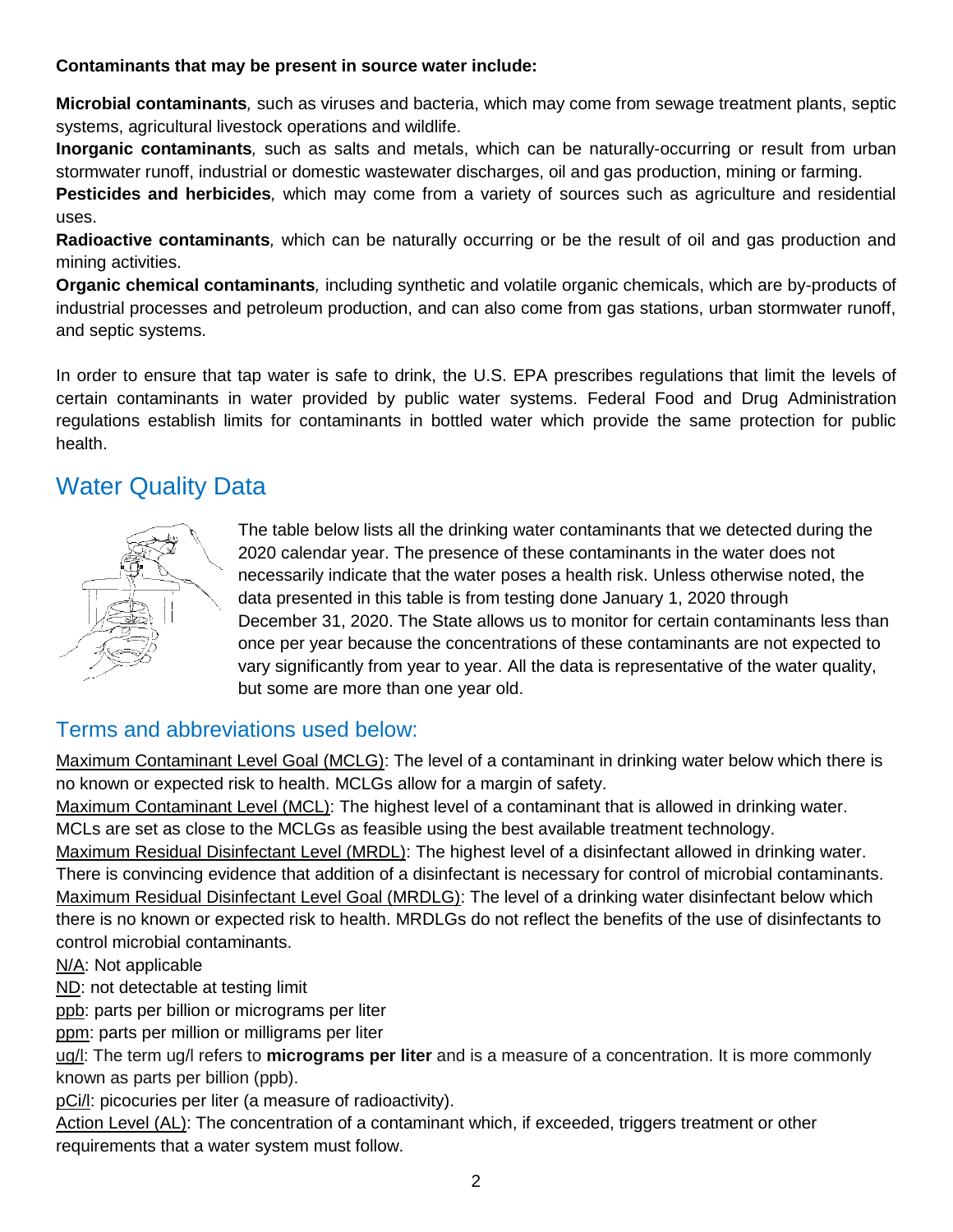#### *Monitoring Data for Regulated Contaminants*

| Regulated<br>Contaminant                        | <b>MCL</b>       | <b>MCLG</b>       | Level<br><b>Detected</b> | Range             | Year<br><b>Sampled</b> | <b>Violation</b><br>Yes / No | <b>Typical Source of Contaminant</b>                                                            |
|-------------------------------------------------|------------------|-------------------|--------------------------|-------------------|------------------------|------------------------------|-------------------------------------------------------------------------------------------------|
| Barium (ppm)                                    | 2                | 2                 | 0.01                     | 0.01              | 8/2018                 | <b>No</b>                    | Discharge from oil drilling wastes and<br>from metal refineries; erosion of natural<br>deposits |
| Fluoride<br>(ppm)                               | 4                | 4                 | 0.75                     | $0.23$ to<br>0.75 | 2020                   | <b>No</b>                    | Erosion of natural deposits. Discharge<br>from fertilizer and aluminum factories.               |
| <b>HAA5 Haloacetic Acids</b><br>(ppb)           | 60               | N/A               | 4                        | $3$ to 4          | 08/04/2020             | <b>No</b>                    | Byproduct of drinking water disinfection                                                        |
| <b>TTHM - Total</b><br>Trihalomethanes<br>(ppb) | 80               | N/A               | 39                       | 15 to 39          | 08/04/2020             | <b>No</b>                    | Byproduct of drinking water disinfection                                                        |
| Chlorine*<br>(ppm)                              | <b>MRDL</b><br>4 | <b>MRDLG</b><br>4 | 0.35                     | $0.32$ to<br>0.35 | 2020                   | <b>No</b>                    | Water additive used to control<br>microbes                                                      |
| <b>Bromodichloromethane</b>                     | 0.080            | N/A               | 0.0040                   | 0.0040            | 08/04/2020             | <b>No</b>                    | Byproduct of drinking water disinfection                                                        |
| <b>Bromoform</b>                                | 0.080            | N/A               | 0.0027                   | 0.0027            | 08/04/2020             | No                           | Byproduct of drinking water disinfection                                                        |
| Chlorodibromomethane                            | 0.080            | N/A               | 0.0057                   | 0.0057            | 08/04/2020             | <b>No</b>                    | Byproduct of drinking water disinfection                                                        |
| Chloroform                                      | 0.080            | N/A               | 0.0024                   | 0.0024            | 08/04/2020             | <b>No</b>                    | Byproduct of drinking water disinfection                                                        |
| Radioactive<br>Contaminant                      | <b>MCL</b>       | <b>MCLG</b>       | Level<br><b>Detected</b> | Range             | Year<br><b>Sampled</b> | <b>Violation</b><br>Yes / No | <b>Typical Source of Contaminant</b>                                                            |
| <b>Combined Radium</b><br>pCi/L(T)              | 5                | $\Omega$          | 0.4                      | N/A               | 8/2016                 | <b>No</b>                    | Erosion of natural deposits                                                                     |

\* Chlorine was calculated using the running annual average.

*Additional Monitoring* - Unregulated contaminants are those for which the U.S. EPA has not established drinking water standards. Monitoring helps the U.S. EPA determine where certain contaminants occur and whether regulation of those contaminants is needed. *Special Monitoring and Unregulated Contaminant*

|                                                 | <b>Level Detected</b> | Year<br><b>Comments</b><br><b>Sampled</b> |                                                               |  |
|-------------------------------------------------|-----------------------|-------------------------------------------|---------------------------------------------------------------|--|
| Sodium (ppm)                                    | 35                    | 8/2019                                    | Typical source is erosion of natural deposits                 |  |
| Chloride (ppm)                                  | 86                    | 8/2019                                    | Naturally occurring or indicative of road salt contamination. |  |
| Sulfate (ppm)                                   | $136***$              | 8/2019                                    | Naturally occurring.                                          |  |
|                                                 |                       |                                           | <b>Comments - See EPA website:</b>                            |  |
|                                                 | <b>Average Level</b>  | Year                                      | https://www.epa.gov/dwucmr/fourth-unregulated-                |  |
|                                                 | <b>Detected</b>       | <b>Sampled</b>                            | contaminant-monitoring-rule                                   |  |
|                                                 |                       |                                           |                                                               |  |
| Germanium (ug/L)                                | < 0.300               | 1/21/2020                                 | Metal                                                         |  |
| Manganese (ug/L)                                | < 0.400               | 1/21/2020                                 | Metal                                                         |  |
| BHA (ug/L)                                      | < 0.0300              | 1/21/2020                                 | Semi-Volatile Organic Compounds                               |  |
| o-Toluidine (ug/L)                              | < 0.0070              | 1/21/2020                                 | Semi-Volatile Organic Compounds                               |  |
| Quinoline (ug/L)                                | < 0.0200              | 1/21/2020                                 | Semi-Volatile Organic Compounds                               |  |
| HAA5 (five regulated haloacetic acids) (ug/L)   | 13.200                | 1/07/2020                                 | <b>Disinfection Byproducts</b>                                |  |
| HAA6Br (six brominated haloacetic acids) (uq/L) | 11.000                | 1/07/2020                                 | <b>Disinfection Byproducts</b>                                |  |
| HAA9 (nine haloacetic acids) (uq/L)             | 18.300                | 1/07/2020                                 | <b>Disinfection Byproducts</b>                                |  |
| alpha-BHC (alpha-Hexachlorocyclohexane) (ug/L)  | < 0.010               | 1/07/2020                                 | Pesticide                                                     |  |
| Chlorpyrifos (ug/L)<br>(ug/L)                   | < 0.030               | 1/07/2020                                 | Pesticide                                                     |  |
| Dimethipin (ug/L)                               | < 0.200               | 1/07/2020                                 | Pesticide                                                     |  |
| Ethoprop<br>(ug/L)                              | < 0.030               | 1/07/2020                                 | Pesticide                                                     |  |
| Oxyfluorfen (ug/L)                              | < 0.050               | 1/07/2020                                 | Pesticide                                                     |  |
| Profenofos (ug/L)                               | < 0.300               | 1/07/2020                                 | Pesticide                                                     |  |
| Tebuconazole (uq/L)                             | < 0.200               | 1/07/2020                                 | Pesticide                                                     |  |
| Permethrin (total) (ug/L)                       | < 0.040               | 1/07/2020                                 | Pesticide                                                     |  |
| Tribufos (ug/L)                                 | < 0.070               | 1/07/2020                                 | Pesticide                                                     |  |
| 1-Butanol (ug/L)                                | 2.000                 | 1/07/2020                                 | Alcohol                                                       |  |
| 2-Methoxyethanol (ug/L)                         | < 0.400               | 1/07/2020                                 | Alcohol                                                       |  |
| 2-Propen-1-ol (ug/L)                            | < 0.500               | 1/07/2020                                 | Alcohol                                                       |  |

*\*\*\** Sulfate Quality Control results were outside allowed limits due to matrix interferences.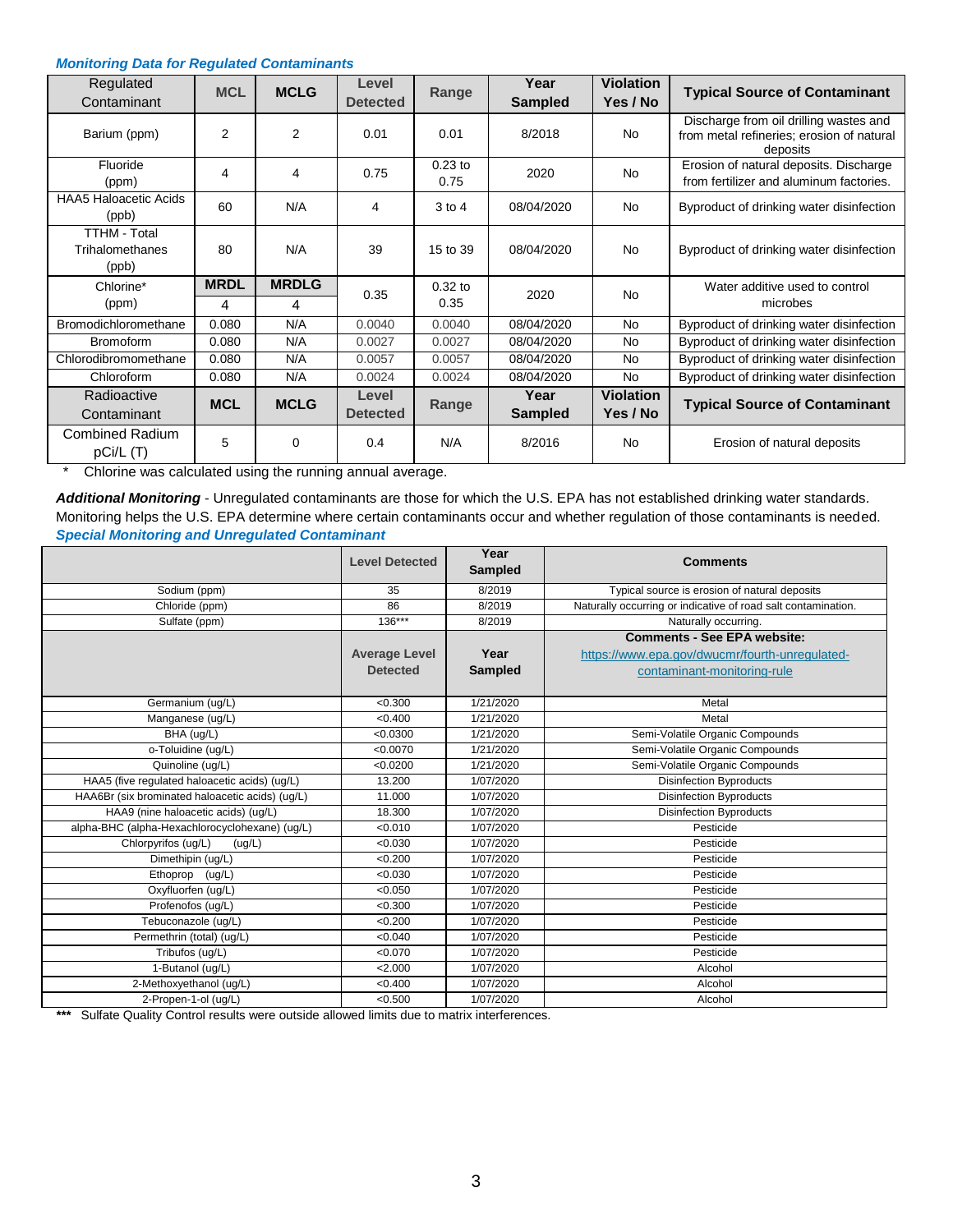The city of Owosso's community water supply's 90th percentile value exceeded the AL for lead during the most recent round of lead and copper monitoring of drinking water taps from June 1, 2020 through September 30, 2020, as summarized below.

| <b>Contaminant</b> | AL.                            | <b>MCLG*</b> | 90 <sup>th</sup><br><b>Percentile</b><br>Value | Number of<br><b>Sites</b><br><b>Above AL</b> | <b>Range of</b><br><b>Sample Results</b> | <b>Typical Source of</b><br><b>Contaminant</b>                                                                     |
|--------------------|--------------------------------|--------------|------------------------------------------------|----------------------------------------------|------------------------------------------|--------------------------------------------------------------------------------------------------------------------|
| Lead               | 15 parts per<br>billion (ppb)  | 0            | 21 ppb                                         | 5                                            | $0 - 404$ ppb                            | Corrosion of household<br>plumbing systems; Service<br>lines that may contain lead;<br>Erosion of natural deposits |
| Copper             | 1.3 parts per<br>million (ppm) | 1.3          | $0.0$ ppm                                      | 0                                            | $0 - 0.1$ ppm                            | Corrosion of household<br>plumbing systems; Erosion of<br>natural deposits                                         |

\*MCLG: Maximum contaminant level goal means the level of a contaminant in drinking water below which there is no known or expected risk to health. MCLGs allow for a margin of safety.

An AL exceedance is not a violation, but it triggers other requirements under the administrative rules promulgated under the Michigan Safe Drinking Water Act, 1976 PA 399, as amended (Act 399). Requirements include water quality parameter (WQP) monitoring, source water monitoring, corrosion control treatment, and public education (PE).

**Information about lead:** If present, elevated levels of lead can cause serious health problems, especially for pregnant women and young children. Infants and children who drink water containing lead could experience delays in their physical or mental development. Children could show slight deficits in attention span and learning abilities. Adults who drink this water over many years could develop kidney problems or high blood pressure. Lead in drinking water is primarily from materials and components associated with service lines and home plumbing. The City of Owosso is responsible for providing high quality drinking water, but cannot control the variety of materials used in plumbing components. When your water has been sitting for several hours, you can minimize the potential for lead exposure by flushing your tap for 30 seconds to 2 minutes before using water for drinking or cooking. If you have a lead service line it is recommended that you run your water for at least 5 minutes to flush water from both your home plumbing and the lead service line. If you are concerned about lead in your water, you may wish to have your water tested. Information on lead in drinking water, testing methods, and steps you can take to minimize exposure is available from the Safe Drinking Water Hotline or at <http://www.epa.gov/safewater/lead> .

We have estimated that our water supply has 2,038 lead service lines and 1,994 service lines of unknown material out of a total of 6,686 service lines.

## IMPORTANT INFORMATION ABOUT YOUR DRINKING WATER

#### Monitoring Requirements Not Met For the City of Owosso

We are required to monitor your drinking water for specific analytes on a regular basis. Results of regular monitoring are an indicator of whether or not our drinking water meets health standards. However, after a lead Action Level exceedance, monitoring of additional state of Michigan mandated water quality parameters (WQP) were required by November 30, 2020, to ensure the quality of our drinking water during at that time had not changed. The city did not submit the additional water quality samples until two weeks after the required dead line date. **This administrative violation does not pose a threat to the water supply.**

**What should I do?** There is nothing you need to do at this time. This is not an emergency. You do not need to boil water or use an alternative source of water at this time. Even though this is not an emergency, as our customers, you have a right to know what happened and what we did to correct the situation.

The table below lists the analytes we did not properly test for, how often we are supposed to sample for this analyte, how many samples we are supposed to take, how many samples we took, when samples should have been taken, and the date we will collect follow-up samples.